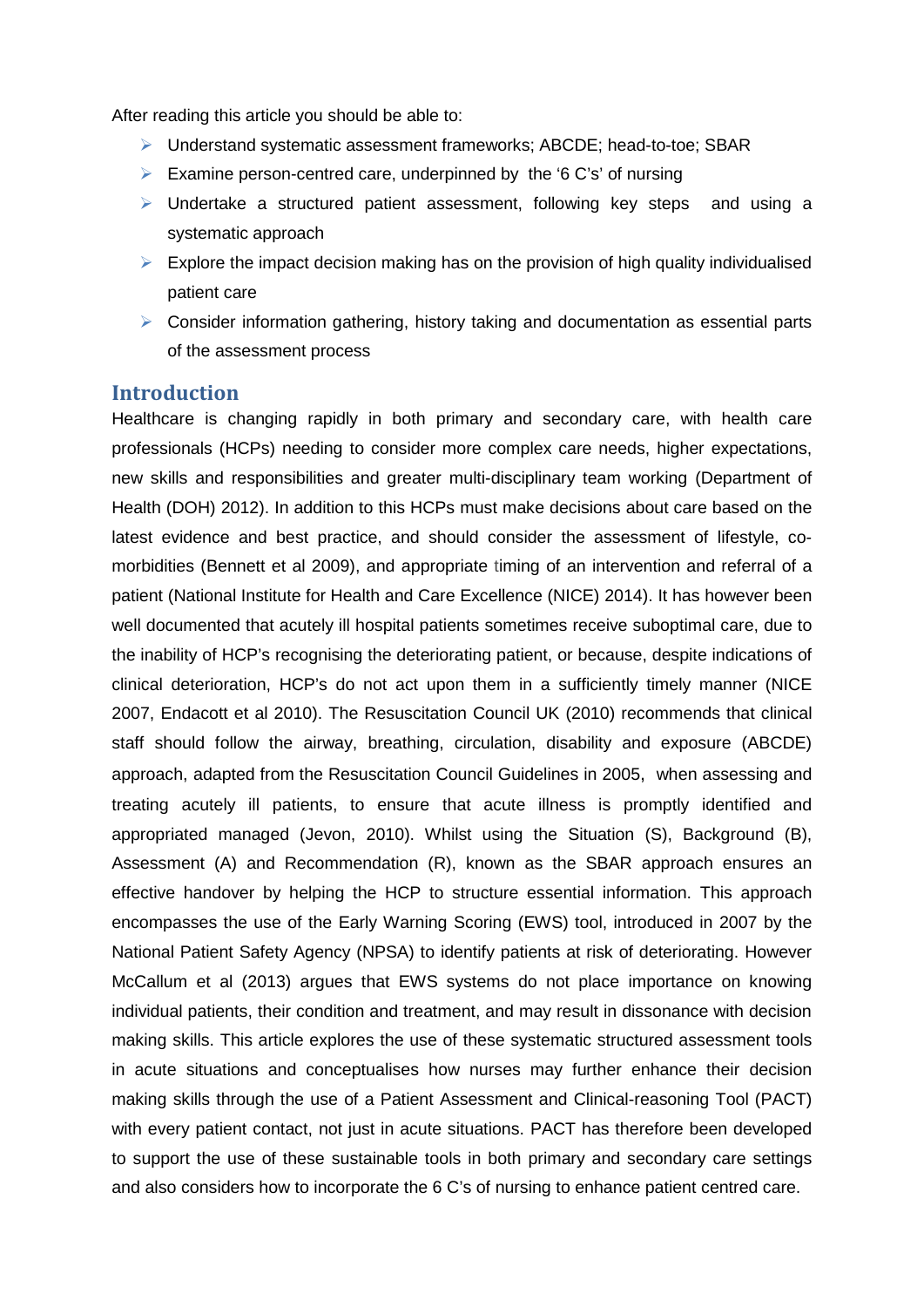#### **Systematic Assessment Frameworks**

The concept of the ABCDE structured assessment has been widely accepted within healthcare and the nurse is often at the forefront of its implementation. Patients' conditions can deteriorate quickly, and although this is more common in acute clinical areas, it can however happen in any setting, and all nurses should be aware of the signs of deterioration. Particularly as in many cases, patient deterioration actually begins up to 24 hours before a critical phase (Felton 2012).

There is a value to simplicity in helping nurses to learn and retain knowledge, and a system based on a simple ABCDE mnemonic has much to commend it (Handley et al 1997), providing the letters consistently mean the same thing (Guly 2003). However despite the simplicity of its concept many student and novice nurses struggle to follow the structured format appropriately, and may omit key parts of the clinical assessment, or miss subtle signs of deterioration in their fear of coping with the emergency situation (Hartigan et al 2010, Levett-Jones et al 2010). Jevon (2010) maintains that the exact details of the ABCDE approach depends on the practitioner's skills, knowledge and expertise, and it is essential to help the novice nurse to further develop these skills.

| Time Out 1 | What do you understand about recognition of the signs and symptoms     |
|------------|------------------------------------------------------------------------|
|            | of the acutely deteriorating patient? Consider how you would explain   |
|            | this to a health care assistant or student nurse.                      |
|            | Reflect on any experience you have had in caring for a patient who has |
|            | become acutely unwell. Do you feel that the signs and symptoms were    |
|            | detected in a timely manner and that appropriate interventions were    |
|            | implemented?                                                           |

Munroe et al (2013) argue that systematic assessment frameworks may potentially enhance interaction between clinicians through providing a unifying structure on which to base assessments, ensuring all members of the team caring for a patient are working towards the same goal. Therefore the basis to facilitating effective understanding of the assessment approach, and to improving quality of care, lies in encouraging student nurses to consider an adapted use of the structured ABCDE assessment on all patients' within their care. The process of structured patient assessment should then become second nature in any environment and with every patient contact, regardless of whether this is in a primary or secondary care setting. As a result the ABCDE assessment becomes part of everyday practice, and is a valuable tool for identifying or ruling out critical conditions in any aspect of practice, not just a tool to use in acute emergencies.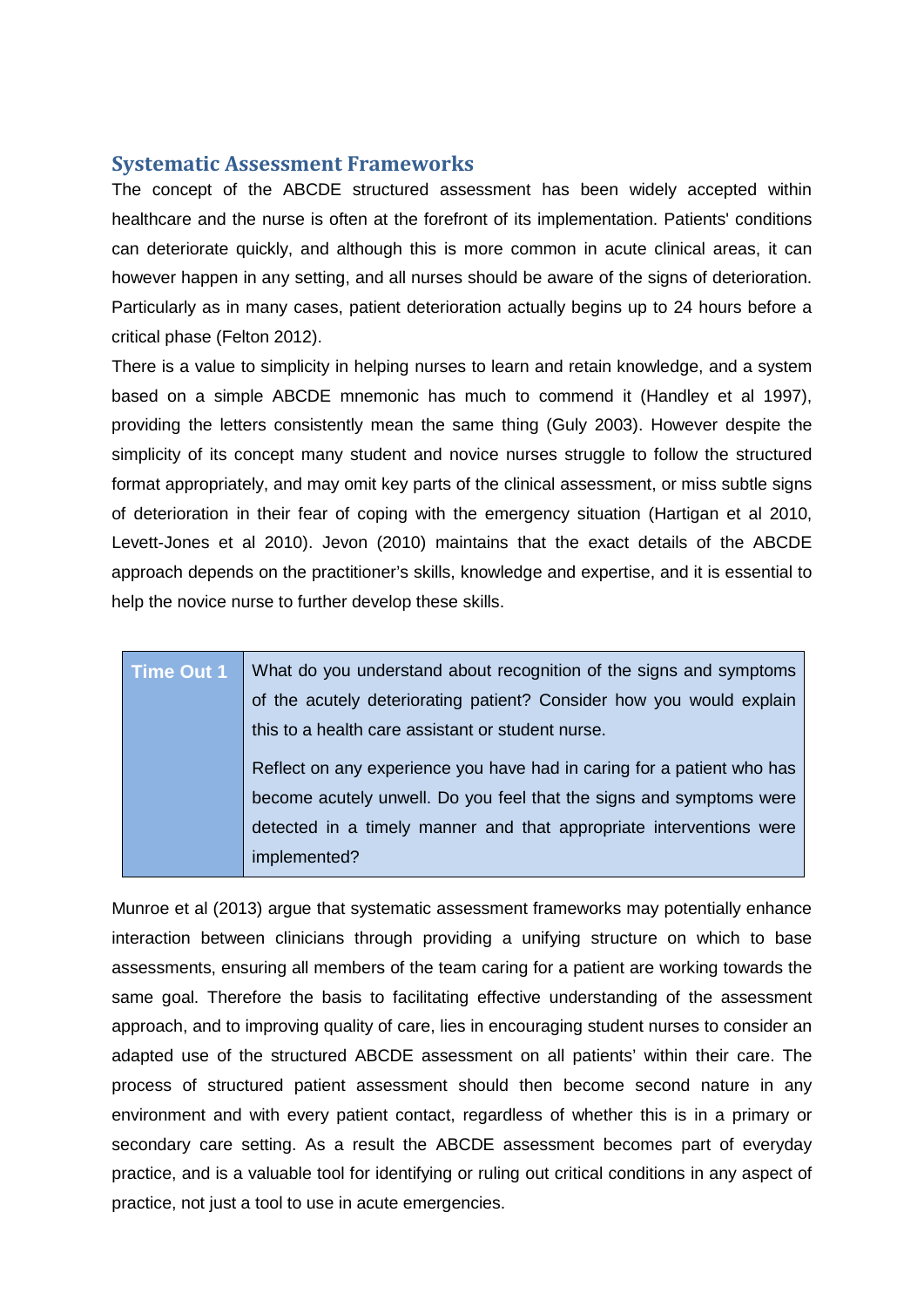| Time Out 2   Before reading the definitions of the ABCDE assessment outlined below, |
|-------------------------------------------------------------------------------------|
| draft your own interpretation.                                                      |
| Again imagine you are explaining it to a student nurse. What would you say          |
| are the key principles to remember?                                                 |

# **The ABCDE Approach**

- Airway :–
	- o Observe for signs of complete airway obstruction with no breath sounds, central cyanosis and an absence of chest movement.
	- $\circ$  Or partial airway obstruction with paradoxical chest and abdominal movements and noisy breathing
- Breathing:
	- o Raised respiratory rate, symmetry of chest movements, any absence of air entry or additional breath sounds
	- o Observe for general signs of respiratory distress, including sweating, central cyanosis, use of the accessory muscles of respiration, abdominal breathing, and the inability to talk in long sentences
- Circulation:
	- o Assess the colour and warmth of the hands, feet and limbs, and determine peripheral or central capillary refill time, which should be <2 seconds
	- o Manually assess the patient's pulse for rate rhythm and volume
	- o Measure the patient's blood pressure (BP) and temperature
	- o Assess for signs of reduced cardiac output, including reduced conscious level and reduced urinary output (<0.5mls/kg/hr)
- Disability:
	- o Assess the patient's conscious level using either the AVPU method, where the patient is graded as alert (A), voice responsive (V), pain responsive (P), or unresponsive (U) or using the Glasgow Coma Score, which includes examining the pupil size, equality and reaction to light.
	- o Measure the patient's blood glucose
	- o Check the patient's drug chart for reversible drug-induced causes of depressed consciousness.
	- o Assess the patients limb movements
- Exposure:
	- o Full exposure of the body may be necessary, but it is essential to respect the dignity of the patient and to keep the patient warm.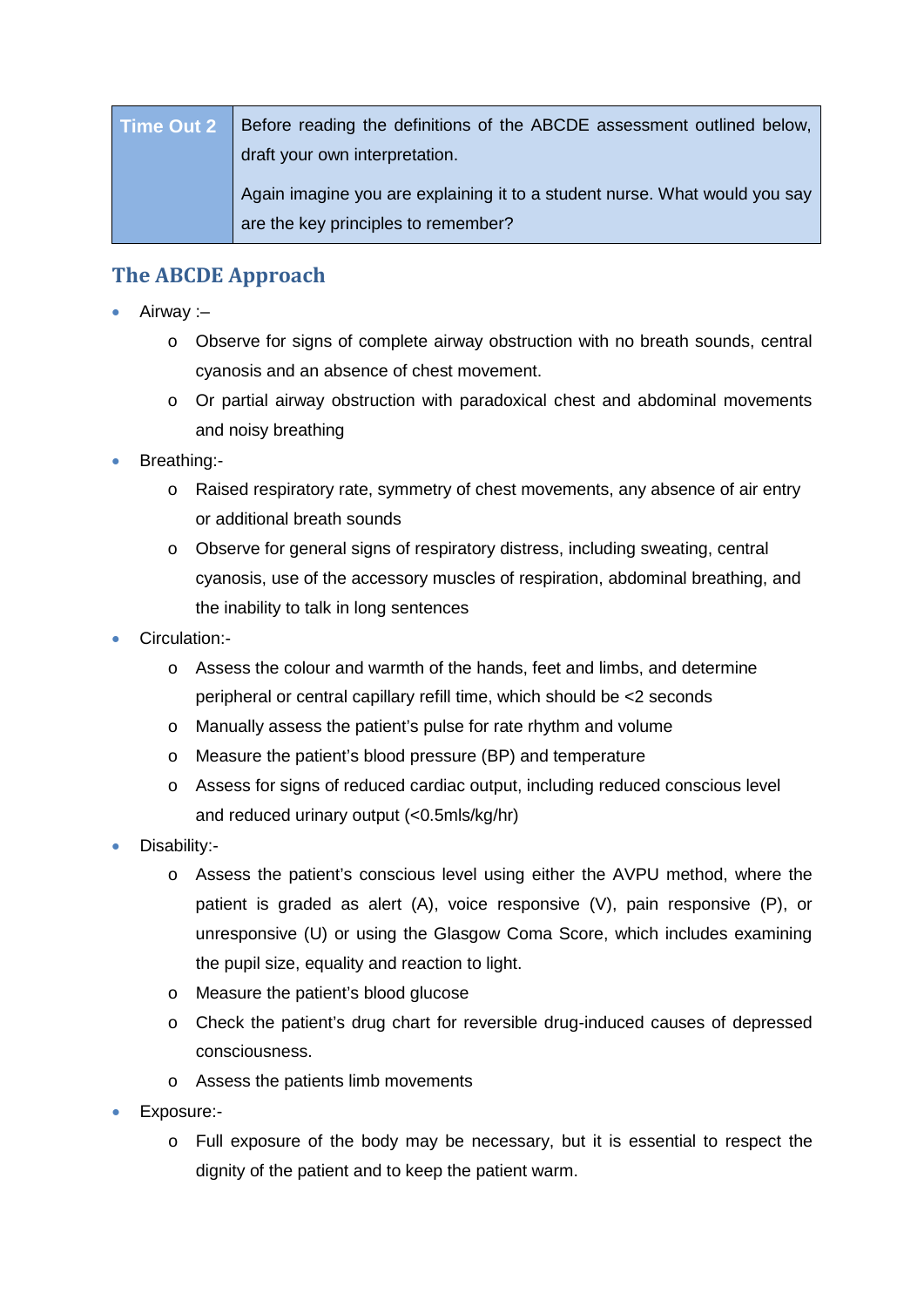| Time Out 3 | Reflect on, or discuss with a colleague, a situation you   |
|------------|------------------------------------------------------------|
|            | have encountered where the ABCDE approach has been         |
|            | implemented in the care of an acutely ill patient.         |
|            | Reflect on how effectively it was carried out and consider |
|            | what went well and what could have been improved.          |

# **Patient-Centred Care**

Hospitals have a growing proportion of patients with complex health problems (Levett-Jones et al 2010), however this is also applicable to patients cared for within primary care settings, posing a significant challenge to the delivery of patient-centred care. Fawcett and Rhynas (2011) maintain that the patient-centred approach to care advocates that nurses need to get to know their patients better, in order to understand their problems and needs. Without necessarily being aware of it, nurses are continuously assessing patients during any contact, and generally have a more personal relationship with patients than their medical colleagues. However to deliver specific patient centred care nurses must systematically build a picture of their patient, to enable them to identify individual care needs. The skill of determining patient centred care is in associating it with clinical reasoning. Clinical reasoning is defined by Levett-Jones et al (2010) as the process by which nurses collect cues, process the information, come to an understanding of the patient problem or situation, plan and implement interventions, evaluate outcomes, and reflect on and learn from the process. McCallum et al (2013) argue that the ability to make autonomous decisions based on a range of information is an important skill to master during pre-registration training, as once qualified, students no longer have mentors to support their decision making process.

The more information that can be gathered, the more informed the decision making process will be, until, with experience, the decision making process becomes intuitive (Benner 1984). Decisions should therefore be determined by an overall health assessment, based on the patient history, a complete head to toe assessment, and the ability to communicate the patients' needs to other appropriate members of the multi-disciplinary team.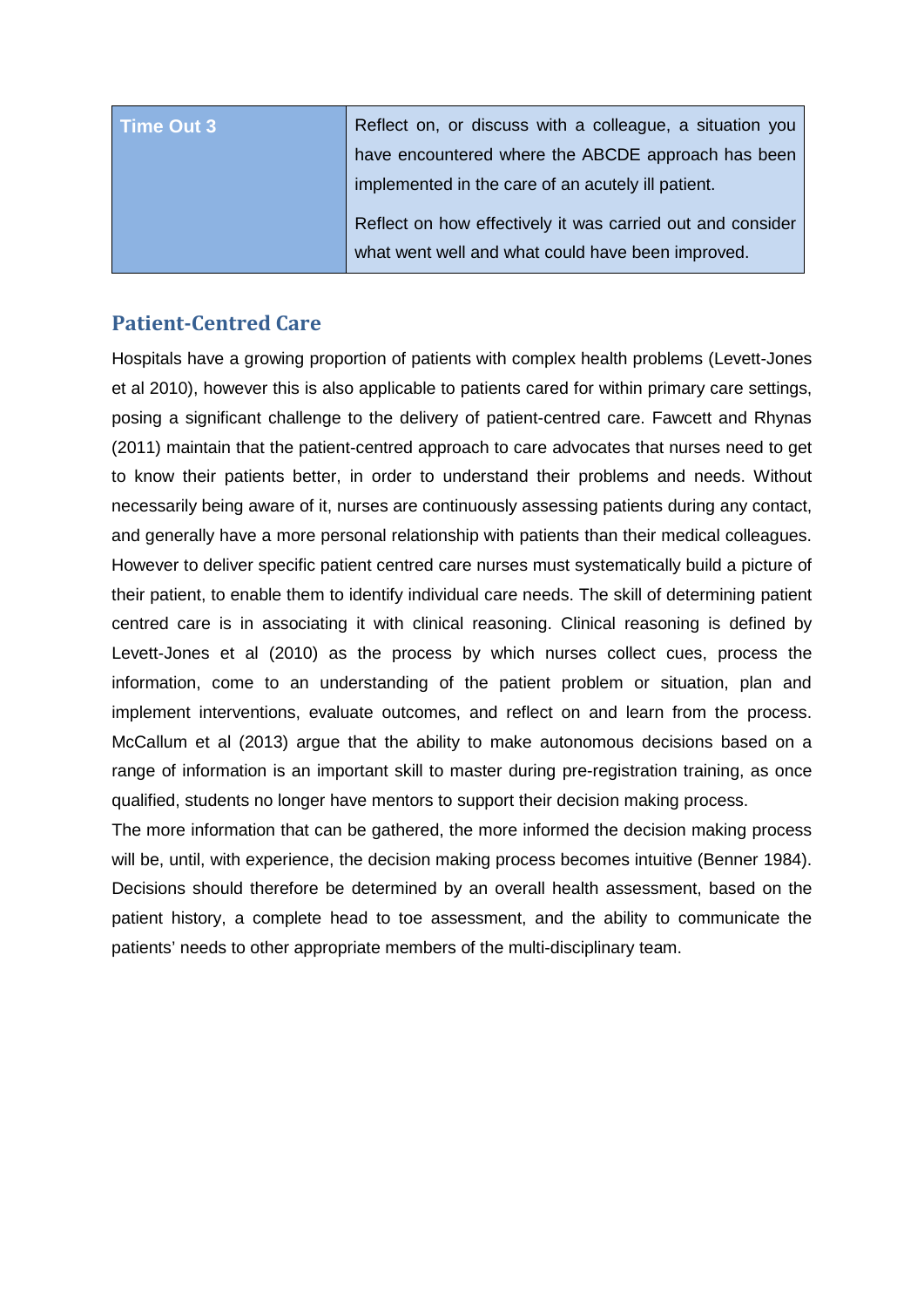## **History taking**

Nurses often view history taking as an activity performed by medical colleagues during the patient admission, however Fennessey & Wittmann-Price (2011) maintain that collection of a thorough patient history has become both a nursing and medical responsibility. It allows the nurse to gain a better understanding of the patient's individual problems, identify care priorities and determine the most appropriate interventions to optimise patient outcomes (Fawcett and Rhynas 2012). In turn this permits the differentiation to be made between a clinical problem that needs immediate attention and one that is less acute (Levett-Jones et al 2010). It should not necessarily be perceived as a formal process, particularly in the less acute situation where it is essential to give the patient time and build a rapport, rather than jumping straight in to assess the patient's vital signs. The head to toe assessment that follows the history taking is based on the collection of additional information and should then enable facilitation of an effective decision-making process on which subsequent individualised care can be delivered. This personalised, structured and empathetic approach to care encourages better communication and greater compassion in every element of care provision (Bostock-Cox 2013). The skills associated with the clinical reasoning that completes the process is associated with courage and competence and commitment, where clinical reasoning involves clinical judgment, deciding what is wrong with the patient, and clinical decision making, deciding what to do, thus fulfilling the 6 C's of nursing which are elemental to patient centred care.

#### **ISBAR**

The assessment process is totally reliant on effective communication with other clinicians, to enable the implementation of appropriate treatments. Collins (2014) maintains that clinicians should adopt a multidisciplinary approach to handovers, a concept that needs to be adopted in both primary and secondary care settings. Haig et al (2006) argue that suboptimal communication is not only a common occurrence but is also associated with untoward events, despite extensive education and collaboration. Effective communication can equally be enhanced through the use of another structured and standardised tool to guide novice nurses. The endorsed tool is the situation, background, assessment and recommendation framework known as SBAR (National Health Service Institute for Innovation and Improvement 2008) or the later modified ISBAR tool – identify-situation-backgroundassessment-recommendation, adapted by Marshall et al in 2008. The use of the ISBAR tool is a valuable, clear and concise way to structure communication that ensures the sharing of concise and focused information and fosters a culture of patient safety (NHS Institute for Innovation and Improvement 2008).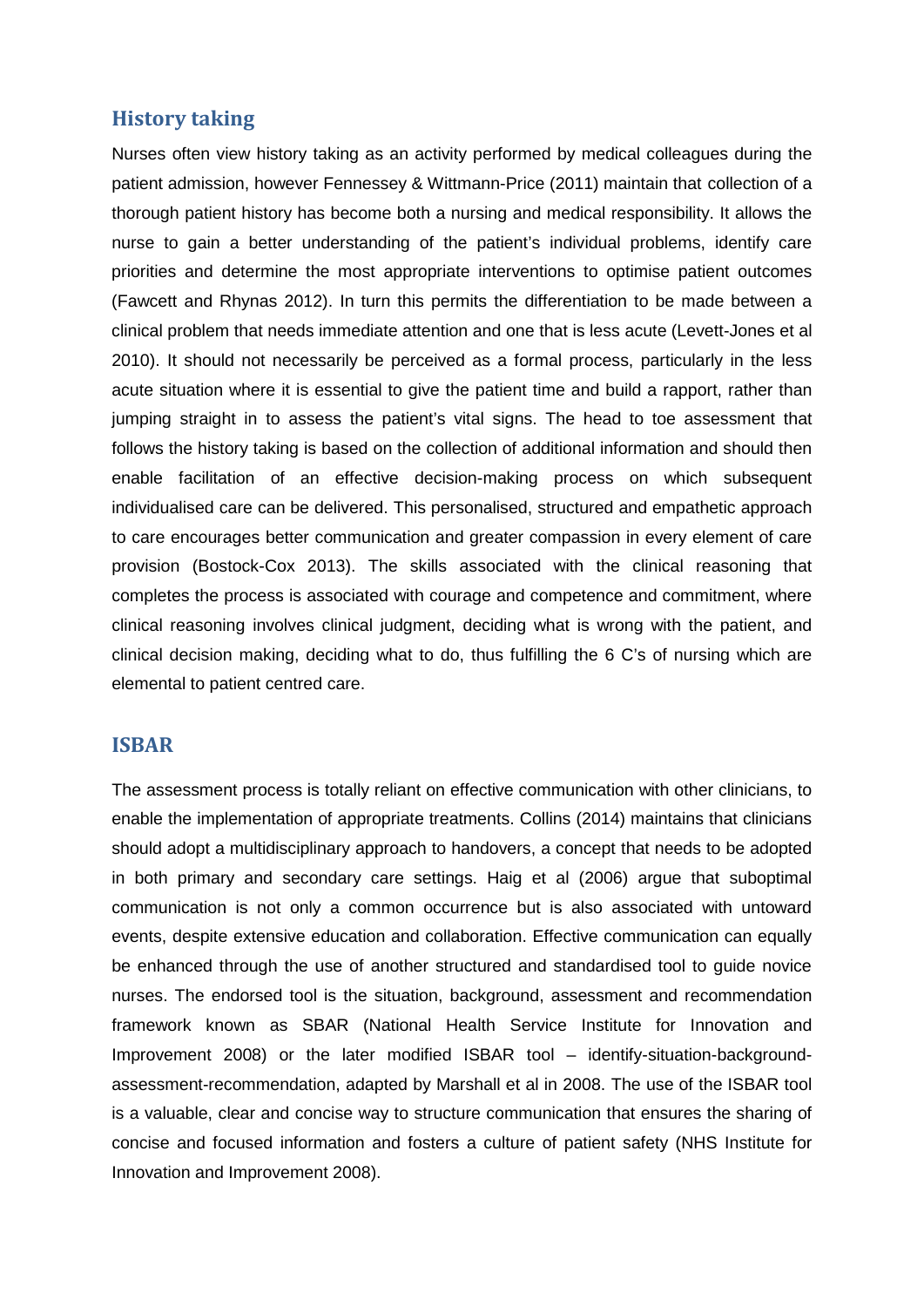# **Underpinning the 6 C's**

Bostock-Cox (2013) maintains that the 6 C's of nursing are firmly embedded in emotional intelligence, an essential quality required by nurses to effectively relate to their clients and colleagues (Rankin 2013). The revised definition of the 6C's, published by the Department of Health (DOH) in December (2012) are outlined in Table 1; however nurses need to conceptualise how they can integrate these strategies into their everyday practice.

| Care                 | Care that is right for the patient and consistent                                                                                                                                                       |
|----------------------|---------------------------------------------------------------------------------------------------------------------------------------------------------------------------------------------------------|
| <b>Compassion</b>    | Care based on empathy, respect and dignity                                                                                                                                                              |
| <b>Competence</b>    | The ability to understand an individual's health and social<br>needs and the expertise, clinical and technical knowledge to<br>deliver effective care and treatments based on research and<br>evidence. |
| <b>Communication</b> | Communication is central to successful caring relationships<br>and to effective team working.                                                                                                           |
| <b>Courage</b>       | Courage to do the right thing for the people we care for, to<br>speak up when we have concerns and to have the personal<br>strength and vision to innovate and to embrace new ways of<br>working.       |
| <b>Commitment</b>    | Commitment to improve the care and experience of patients.                                                                                                                                              |

| Time Out 4 | Discuss and reflect with a colleague how you feel that you       |  |
|------------|------------------------------------------------------------------|--|
|            | currently integrate the 6 C's of nursing into your everyday      |  |
|            | practice.                                                        |  |
|            | Consider how you interact with patients and other<br>clinicians. |  |

## **PACT**

Table 2 below, outlines a summary of how nurses can combine current structured assessment tools to enable completion of a Patient Assessment and Clinical Reasoning Tool (PACT) to enhance practices discussed in this paper.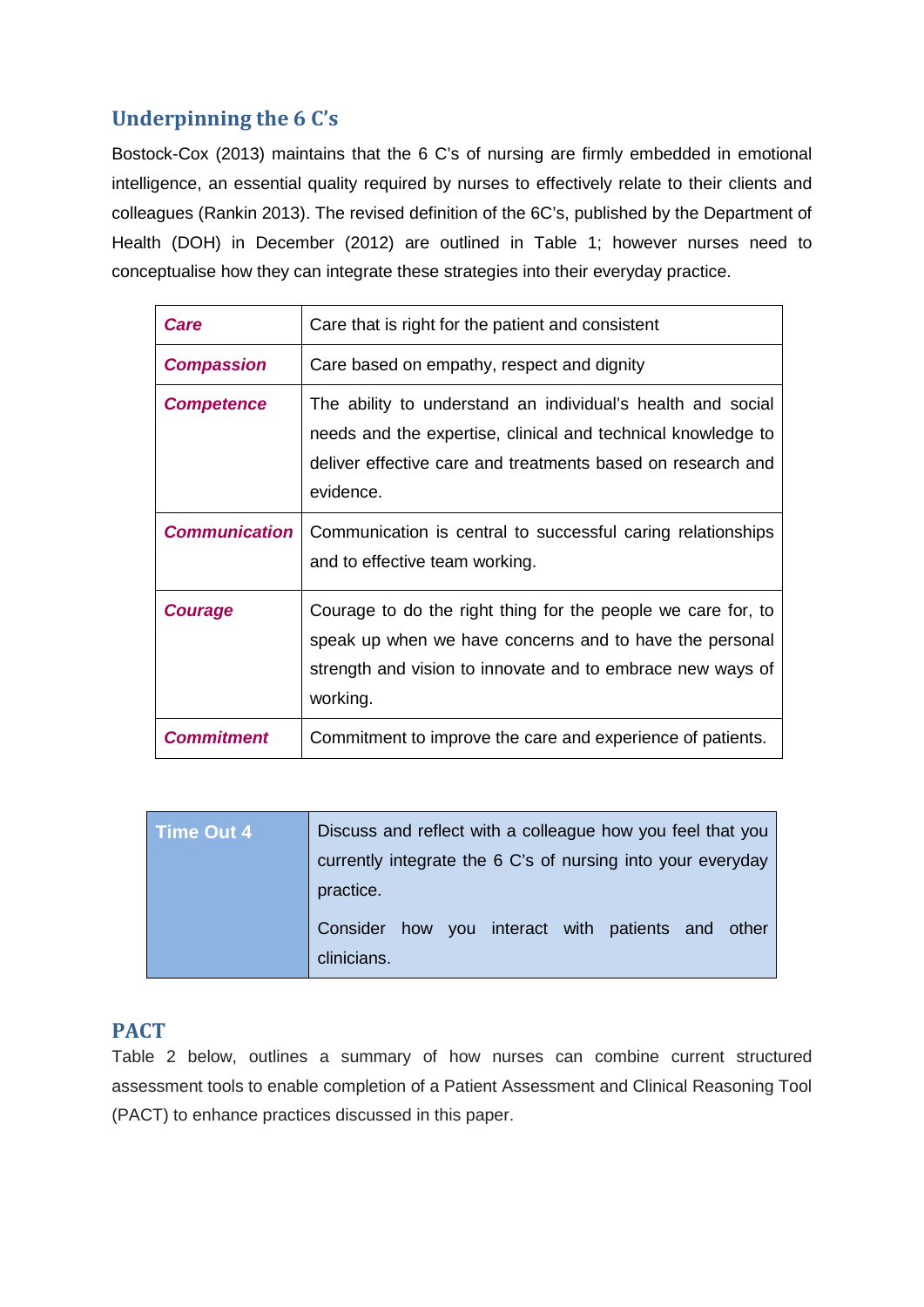| Table 2 - PACT - Patient Assessment and Clinical-reasoning Tool                              |                                               |                                                                                                                                                                                                                                                                                                                                                                                                      |                                                                         |
|----------------------------------------------------------------------------------------------|-----------------------------------------------|------------------------------------------------------------------------------------------------------------------------------------------------------------------------------------------------------------------------------------------------------------------------------------------------------------------------------------------------------------------------------------------------------|-------------------------------------------------------------------------|
| <b>ISBAR</b>                                                                                 |                                               | <b>Nursing Role</b>                                                                                                                                                                                                                                                                                                                                                                                  | 6 C's of Nursing                                                        |
| <b>Indentify</b>                                                                             |                                               | Introduce self, name and role<br>➤<br><b>Identify patient</b><br>➤                                                                                                                                                                                                                                                                                                                                   |                                                                         |
| <b>Situation</b>                                                                             | <b>Biographics</b><br>Complaint               | Welcome the patient<br>$\blacktriangleright$<br>Assess name, age and preferred<br>➤<br>name to establish a rapport.<br>$\blacktriangleright$<br>Gather information about the<br>current health status by exploring<br>their current complaint, any<br>concern and the reason for this<br>consultation.<br>Consider a numerical pain score<br>➤<br>and pain assessment if the<br>patient reports pain | Care,<br>compassion and<br>communication<br>Use open ended<br>questions |
| <b>Background</b>                                                                            | <b>PMH</b><br><b>Medications</b><br>Allergies | Determine previous medical<br>$\blacktriangleright$<br>history<br>Current medications including<br>$\blacktriangleright$<br>over the counter, herbal and illicit<br>drugs<br>Consider any allergies<br>➤<br>Consider smoking, alcohol<br>$\blacktriangleright$<br>consumption and dietary issues<br>and health promotion advice<br>Ascertain family and social<br>➤<br>history                       | Communication                                                           |
| <b>Assessment</b>                                                                            | Airway                                        | Is the airway patent? Can the<br>➤                                                                                                                                                                                                                                                                                                                                                                   |                                                                         |
| Start from the<br>hands and work up<br>the arms then<br>assess downwards<br>from head to toe | <b>Breathing</b>                              | patient talk in full sentences?<br>Respiratory rate<br>➤<br>O2 saturations<br>➤<br>Depth and symmetry                                                                                                                                                                                                                                                                                                | Competence<br><b>Early Warning</b><br>Score calculation                 |
|                                                                                              | Circulation                                   | ➤<br>Temperature<br>Pulse - manual<br><b>Blood Pressure</b><br><b>Fluid status</b><br>⋗<br>Peripheral circulation                                                                                                                                                                                                                                                                                    | where applicable                                                        |
|                                                                                              | <b>Disability</b><br>Exposure                 | <b>AVPU</b><br>⋗<br><b>Blood Glucose</b><br>Drugs<br>⋗<br>Limb movements<br>Assess the skin both front and<br>⋗                                                                                                                                                                                                                                                                                      |                                                                         |
|                                                                                              |                                               | back for any scars, sores, ulcers,<br>wounds, rashes                                                                                                                                                                                                                                                                                                                                                 |                                                                         |
| <b>Recommendation</b>                                                                        |                                               | Plan of care<br>⋗<br>Referrals<br>⋗<br>Treatment                                                                                                                                                                                                                                                                                                                                                     | Courage and<br>commitment                                               |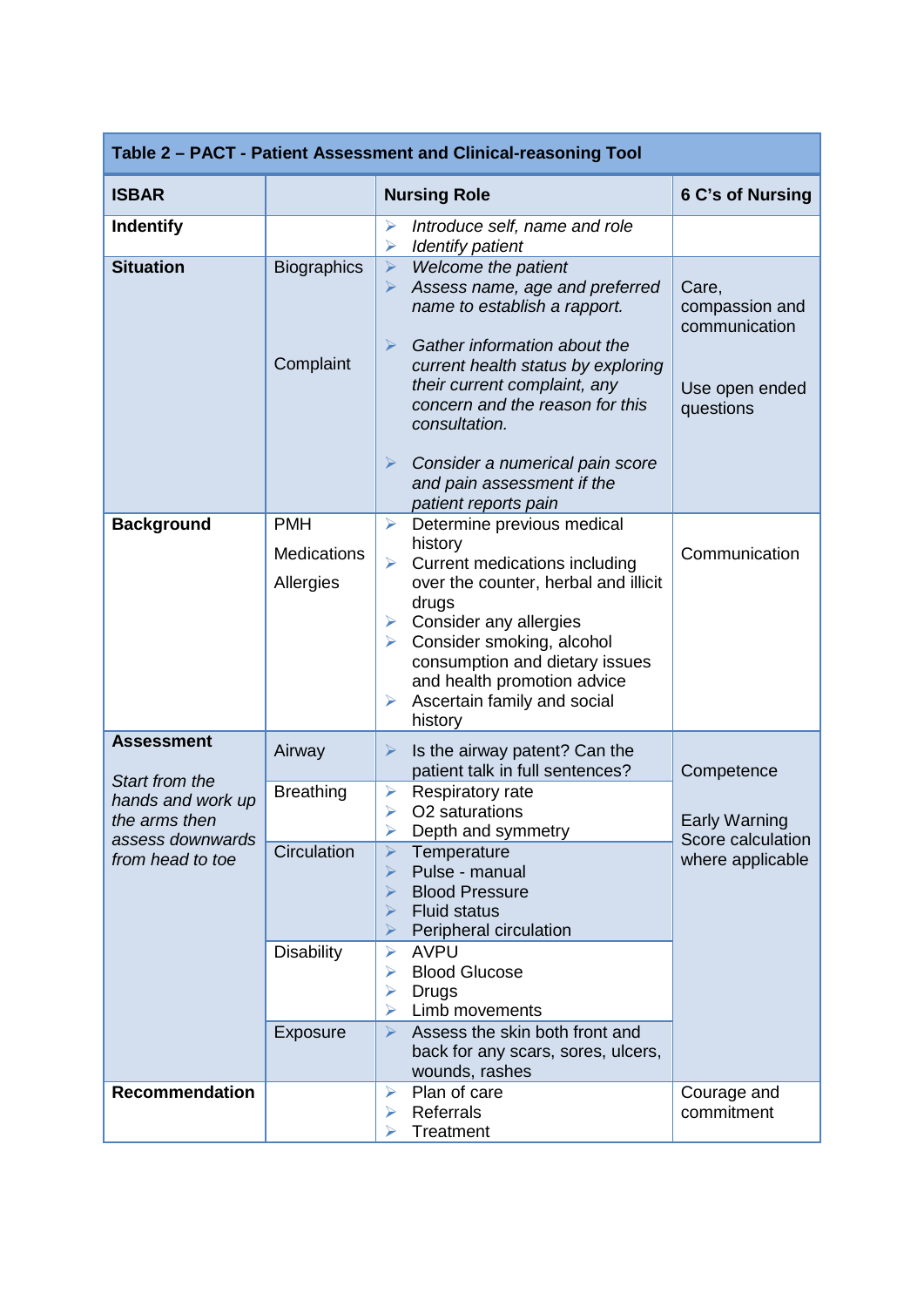#### **The Initial Approach**

The initial encounter with the patient should begin with ensuring the surrounding environment is safe, and involves the ability of the nurse to rapidly evaluate clinical information about their patient. Ask yourself is the patient conscious, alert, and showing any visible signs of distress? If the patient fails to respond then this is a clear indicator of a seriously deteriorating patient condition, and immediately initiates the more focused ABCDE approach in accordance with the UK Resuscitation Guidelines (2010). If the patient fails to open their eyes to speech, place your hand on their shoulder and use the thumb and two fingers to squeeze the trapezius muscle as a central painful stimulus to assess for any response to pain (Page and McKinney 2012, p.76). This enables a rapid assessment of conscious level and determines the immediate need to summon additional help, although the novice practitioner may need supervision and guidance initially. Similarly the breathless patient who can only talk in short sentences may be indicative of someone in acute respiratory distress and therefore in need of immediate and urgent treatment.

## **Information Gathering**

The awake and alert patient however, who is able to respond normally, has no immediate threat to the airway, is breathing adequately and has cerebral perfusion (Jevon 2010). In these situations a complete and holistic assessment can be completed, where the nurse can take the time to obtain more detail. Reaching out to hold the patient's hand whilst greeting them, enables introductions to be made, consent to be gained and brief assessment of peripheral warmth; whilst the patient's response means that the airway can be assessed immediately. However it also enables, and fosters the culture of care, compassion and communication. As Brant (2007) maintains, asking 'How are you? is not simply a polite query, but a real opportunity for other general concerns to be raised.

Accurate history taking ensures the nurse can develop a detailed plan of care for patients [\(Roberts,](http://www.sciencedirect.com.atlas.worc.ac.uk/science/article/pii/S1471595310001563?np=y#bib24) 2004). However it relies on sound verbal and non-verbal communication skills, the use of both open and closed ended questions, summarising and interpretation (McKenna et al 2011). Achieving person-centred care therefore is demanding, and challenges nurses to be innovative with the information they collect (Fawcett and Rhynas 2012). Take time to gather information about the patient's current state of health, presenting complaint or concerns and any previous medical history, to start to build rapport and trust, and to develop partnership working. Explore current medications and allergies, and some detail about family and social history, and involve the patient in the management of their condition.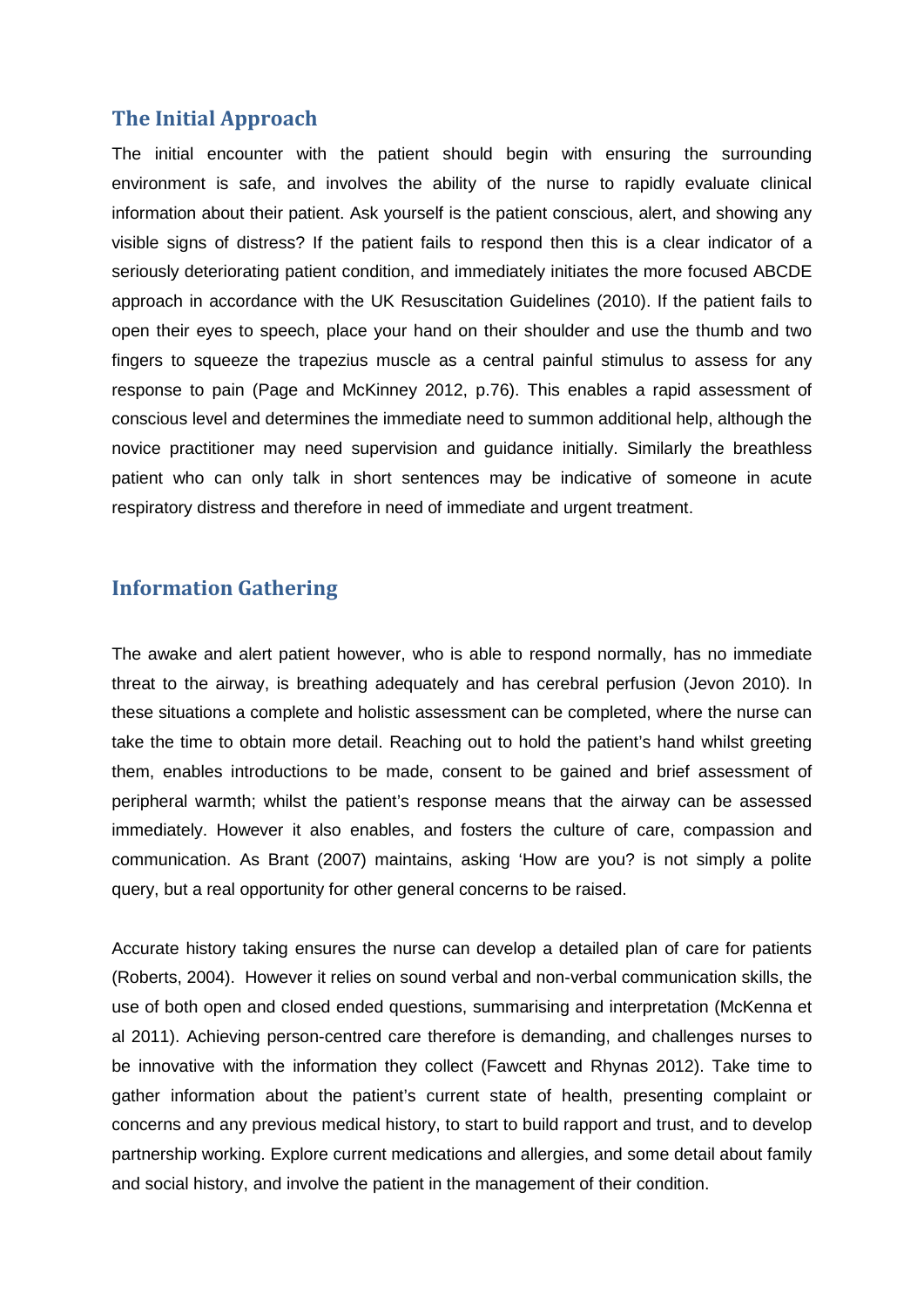Bennett et al (2009) maintain that a holistic approach to assessment can help to identify the impact that behaviour is having on a patient's health and well-being, and active listening is essential to ensure their needs have been fully understood. If the patient complains of pain, a brief pain assessment should be taken as it is essential to understand pain, its wider meaning, and the implications for health (Ogston-Tuck 2010). A proactive approach is necessary that requires better clinical decision-making and effective communication (Ogston-Tuck 2010) as this may impact on further assessment findings.

## **Undertaking the Assessment**

The head to toe assessment is about ascertaining a general overview of your patient and incorporates the fundamental component parts of the ABCDE assessment. It is a systematic approach and underpins the values outlined by the 6 C's of nursing (DOH 2012. It is vital to emphasise not to have over-reliance on equipment, as electronic monitors may miss information that can be gathered only through touch or hearing. In addition, nurses must have a sound knowledge of the physiological systems that maintain homeostasis if they are to understand why patients deteriorate (Felton 2012).

Start with the fingers and work your way up the arms and down the body from head to toe. Depending on the reason for assessment, some of the steps outlined here may not be essential.

- $\triangleright$  Inspect the hands for visible signs including colour, evidence of clubbing and nicotine staining
- $\triangleright$  Consider peripheral warmth and assessment of peripheral capillary refill time
- $\triangleright$  Attach and monitor oxygen saturations
- $\triangleright$  Hold the patients wrist but assess the respiratory rate, depth and symmetry first before manual assessment of the radial pulse, for rate, volume and regularity
- $\triangleright$  Moving up the arms, check the BP
- $\triangleright$  Up to the head check tympanic temperature
- $\triangleright$  Observe the eyes for jaundice, infection, pupil size and response to light
- $\triangleright$  Check the mouth and lips for colour, hydration status, signs of bleeding or infection and dental hygiene. Ask the patient to put their tongue out to assess hydration status, and the ability to follow command. Ask the patient if they feel thirsty as another indicator of hydration.
- $\triangleright$  Examine the chest for evidence of wounds, scars, abnormal chest movements. May also prefer to determine central capillary refill time
- $\triangleright$  Examine the abdomen for distension, abnormal pulsations, scarring, wounds, drains, stomas. Ascertain bowel motion history and urinary output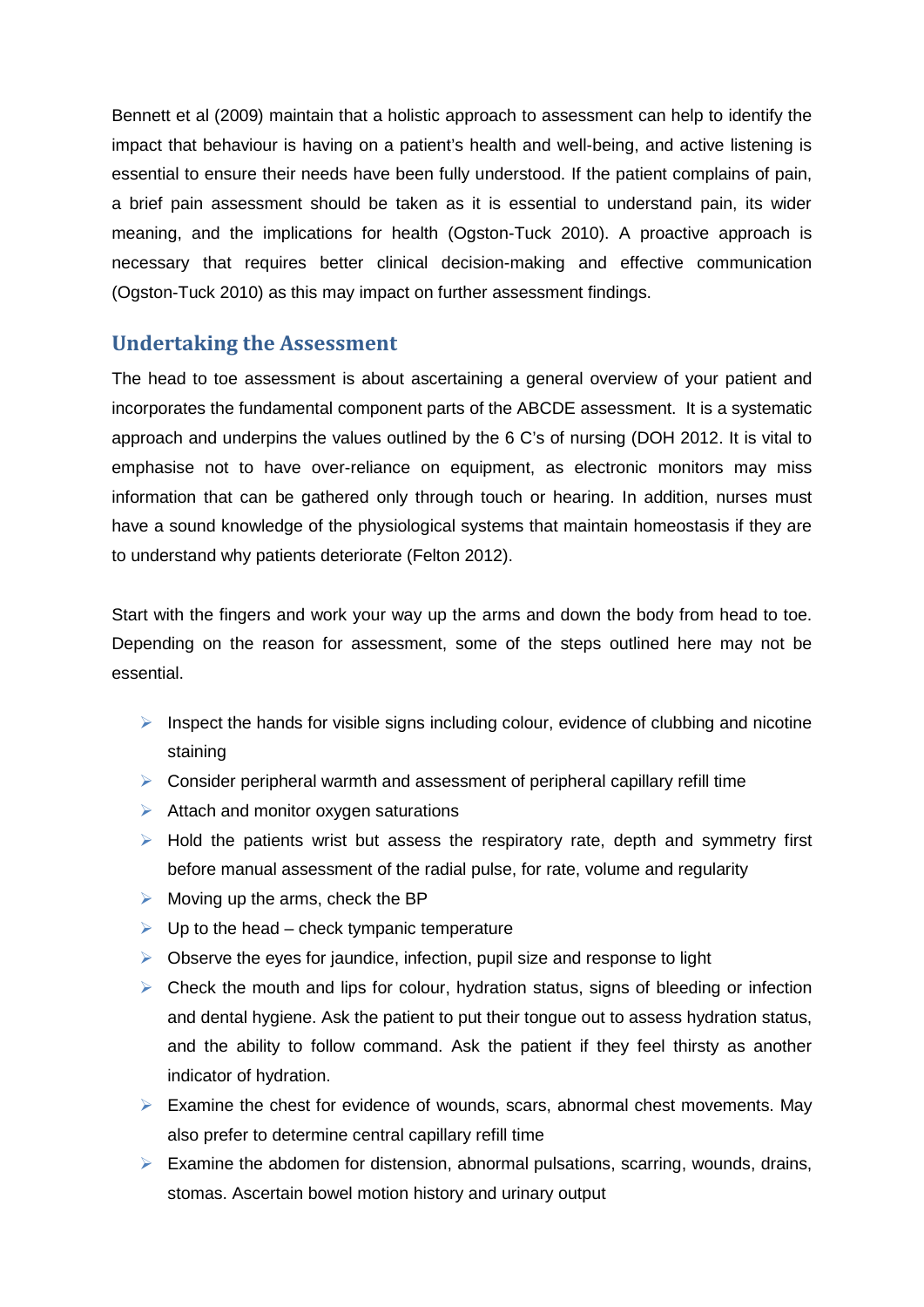$\triangleright$  Examine the calves, legs and feet for ulcers, oedema, infection, colour, warmth, movement, pain and sensation



(Image outline reference, Medical Anatomy 2013)

| Time Out 5 | Try practicing the head to toe approach outlined in |
|------------|-----------------------------------------------------|
|            | Box 1 using a colleague as a patient.               |
|            | Consider how you could adopt this approach within   |
|            | your everyday practice                              |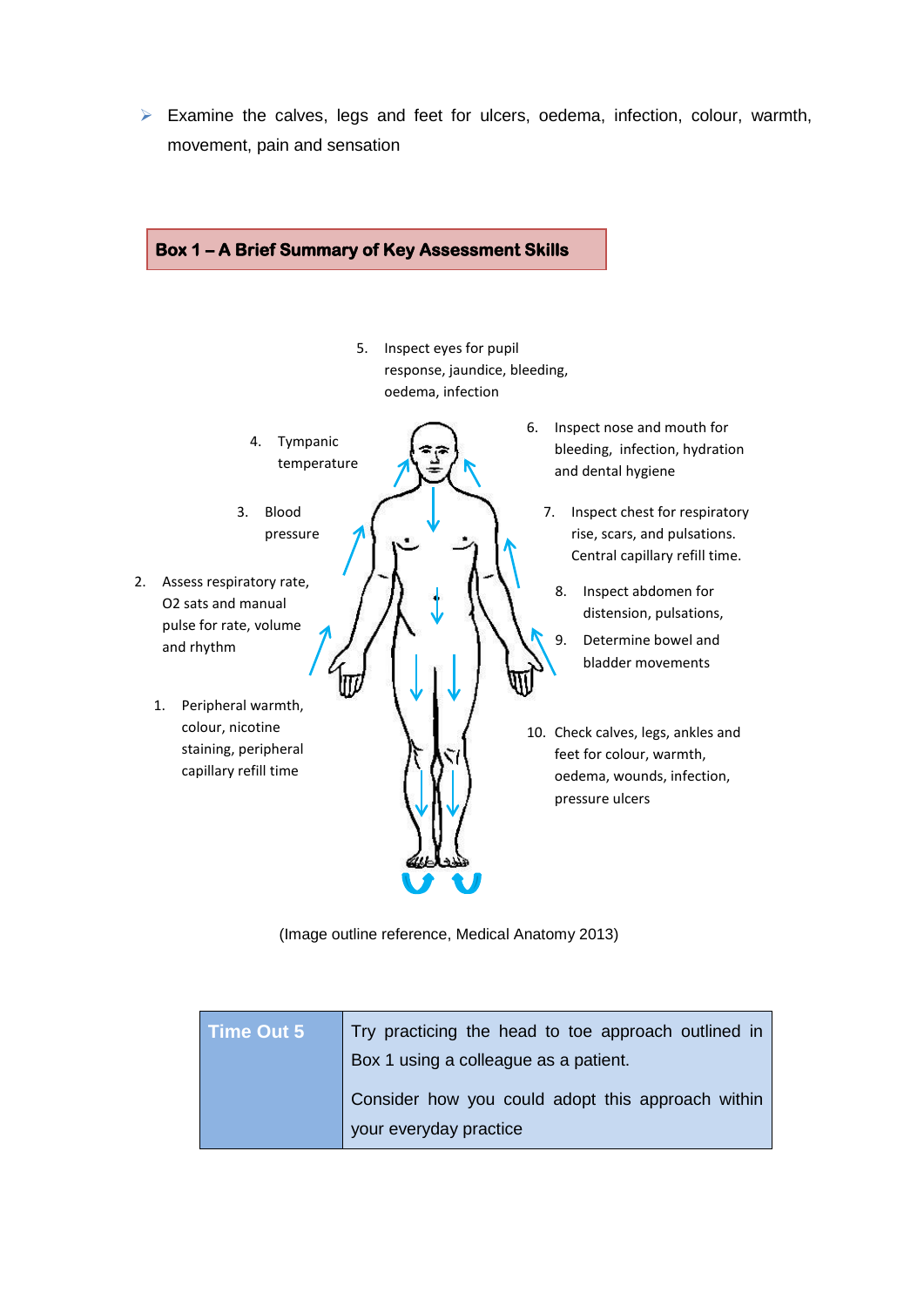# **Documentation**

The final step of the assessment process involves accurate documentation which should attempt to show what has happened in the assessment process and what the clinical reasoning has been based on. Munroe et al (2013) maintain that the completeness and quality of clinical documentation is enhanced in some clinical environments when a structured patient assessment framework is used. However Wang et al (2011) argue that there are inconsistencies in the quality of nursing documentation because of variations in local requirements, and different documentation systems and terminologies across settings. If written nursing documentation is also based on the structured SBAR format it builds consistency throughout nursing practice and across primary and secondary care settings, enhancing care, communication, competency and commitment to patient safety. However it takes courage to challenge practices that have been ingrained for many years.

| Time Out 6 Now read the case study in Box 2 below. Consider how you would apply the                             |
|-----------------------------------------------------------------------------------------------------------------|
| principles of the PACT tool if you were asked to assess this patient:                                           |
| 1. In an acute ward area                                                                                        |
| 2. In the patient's home as you visit to redress the leg wound                                                  |
| the contract of the contract of the contract of the contract of the contract of the contract of the contract of |

3. In a GP practice where the patient is attending his 'Well Man Health Check'

#### **Box 2 – Case Study**

**Daniel is a 54year old man who was involved in a road traffic accident 6 days ago where he sustained bruising to the ribs and an open but superficial leg wound. He is a known asthmatic controlled with the use of inhalers, but is normally fit and well.**

# **Summary of key points/key learning**

The Nursing and Midwifery Council (NMC) Code (2008) states that nurses must listen to the people in their care, respond to their concerns and preferences, and deliver care that is based on the best available evidence or best practice. Degree-level registration underpins the level of practice needed for the future, and aims to enable new nurses to work more closely and effectively with other professionals (NMC 2010). However, evidence continues to suggest that sub-optimal care exists (NICE 2007, Massey et al 2009, Quirke et al 2011), and we need to provide student nurses with the knowledge and skills to enable them to become independent practitioners.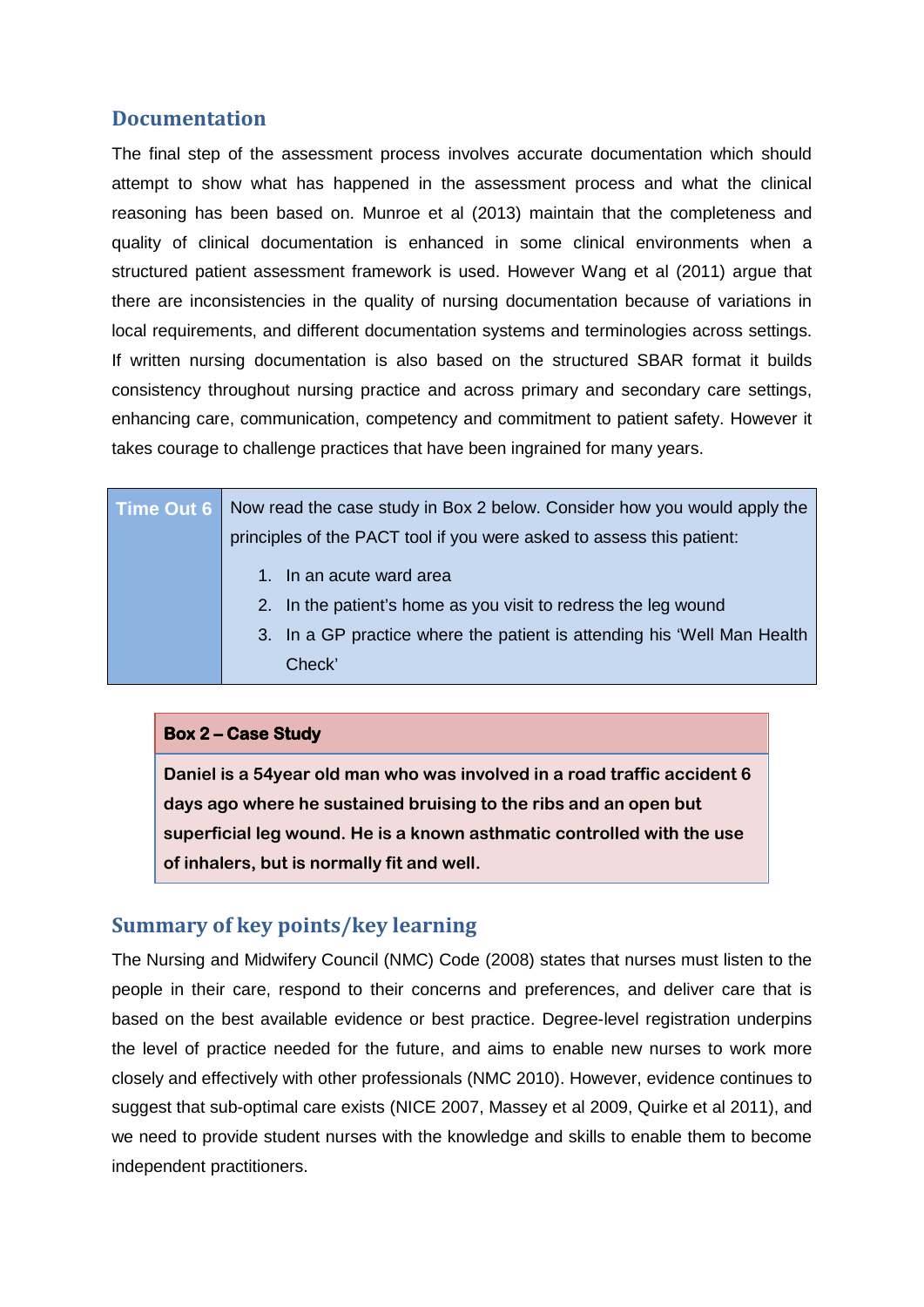This article provides a framework to consider how the use of the PACT framework that incorporates the ABCDE assessment tool and ISBAR can be used to promote the provision of high quality individualised patient care in both primary and secondary care setting whilst actively promoting the 6C's of nursing. Establishing familiarity with the tool throughout the curriculum should assist the novice nurse to develop effective history taking skills and enhance nurse-patient communication. This in turn will help them to become more confident and competent when using clinical reasoning to determine a holistic plan of care.

# **Conclusion**

Competent practice involves complex thinking processes and novice nurses need to learn how to explore and synthesise facts derived from patient assessments to determine an appropriate plan of care. However many novice nurses find the holistic assessment of patients in both primary and secondary care settings challenging (Fawcett and Rhynas 2012). It is essential that in that first contact between the patient and the nurse, the nurse demonstrates good interpersonal skills that will foster a trusting relationship and promote the values aligned in the 6C's of nursing (DOH 2012). Although the concept of the ABCDE assessment tool has been widely adopted within healthcare, and its use in conjunction with the ISBAR communication tool may help to facilitate management of the acutely deteriorating patient, these tools are primarily used only in acute care situations. By extending the use of these tools in non-acute circumstances it is envisaged that this will help both pre-registration nursing students and novice nurses to develop their competency in the assessment process, and facilitate effective clinical reasoning skills that foster intuition and experience. It is similarly perceived that this will also enhance early recognition of warning signs and symptoms of the deteriorating patient, which in turn will facilitate the implementation of timely effective and appropriate treatments

The challenge is to encourage health care teams in both primary and secondary care settings to explore current patient assessment practices and to consider if any changes can be made to both procedure and documentation that can help facilitate standardisation of patient assessment processes, leading to improved outcomes in the future.

| Time Out 7 Now that you have completed the article you might like to write a |
|------------------------------------------------------------------------------|
| practice profile in relation to the issues raised in this article            |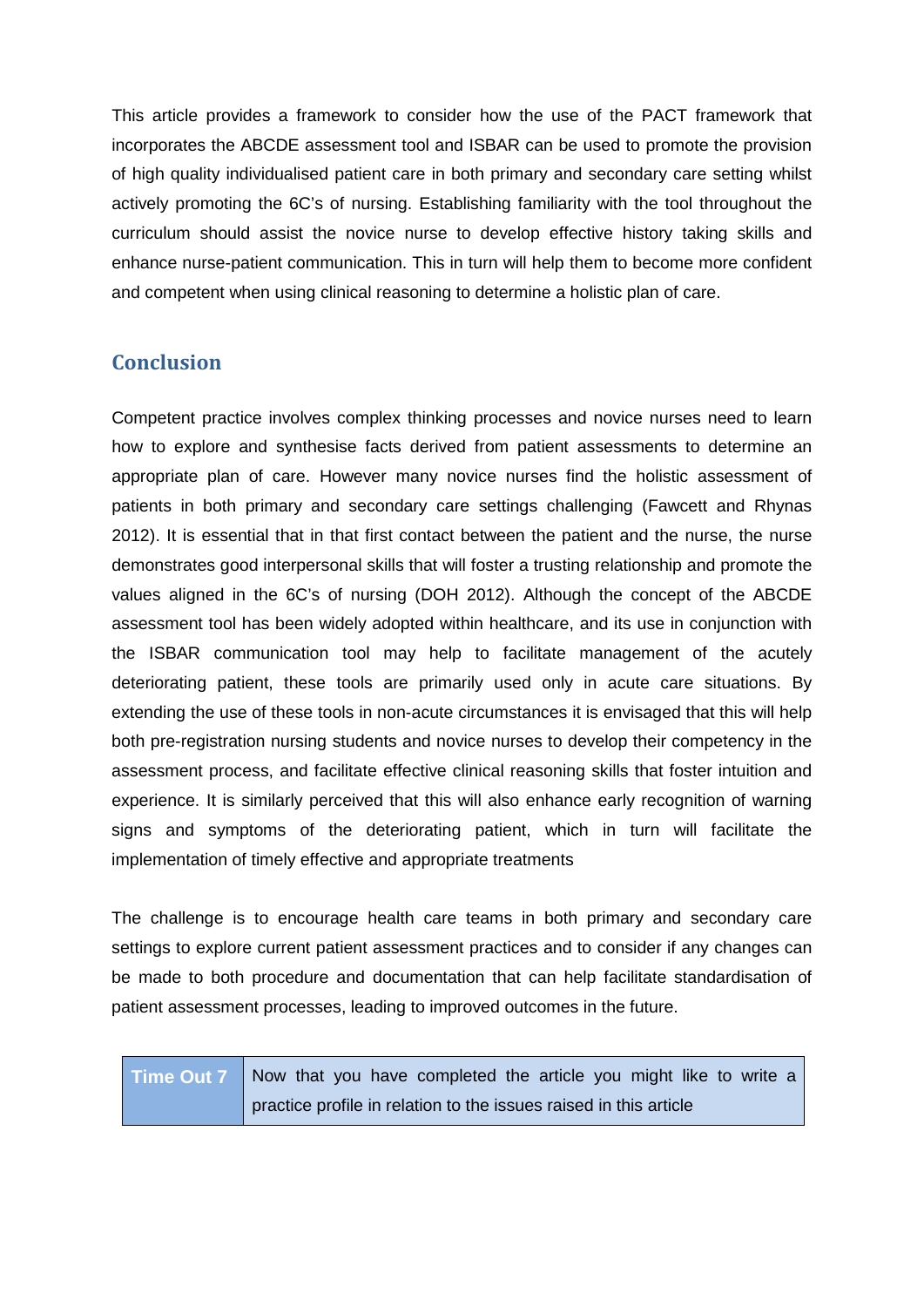## **References**

Banning, M. (2007). A review of clinical decision making: models and current research. *Journal of Clinical Nursing.* 17, p. 187 - 195

Benner, P. (1984). *From Novice to Expert: Excellence and Power in Clinical Nursing Practice*. Addison-Wesley Publishing Company

Bennett, C., Perry, J. and Lawrence, Z. (2009). Promoting health in primary care. Nursing Standard 23(47), p. 48-56

Bostock-Cox, B., (2013). The 6 C's – are they relevant to nursing practice? *Practice Nurse*. Vol.43, Issue 9, p 10-13

Brant, C. (2007). The nurse will see you. *Nursing Standard*. Vol.22 (13), p.62-63

Clark, T. and Holmes, S. (2007). Fit for practice? An exploration of the development of newly qualified nurses using focus groups. *International Journal of Nursing Studies.* 44, p.1207- 1220

Collins, G. (2014). Using simulation to develop handover skills. *Nursing Times.* Vol.110 (8), p 12-14.

Department of Health, (2012). Compassion in Practice. *Nursing, Midwifery and Care Staff Our Vision and Strategy.* Published to [www.commissioningboard.nhs.uk](http://www.commissioningboard.nhs.uk/)

Endacott, R., Scholes, J., Buykx, P., Cooper, S., Kinsman, L. and McConnell-Henry, T., (2010). Final-year nursing students ability to assess detect and act on clinical cues od deterioration in a simulated environment. *Journal of Advanced Nursing*. 66(12), p. 2722- 2731

Fawcett, T. and Rhynas, S. (2012). Taking a patient history: the role of the nurse. Nursing Standard. 26, 24, p.41-46

Felton, M. (2012) Recognising signs and symptoms of patient deterioration. Emergency Nurse. Vol 20 (8), p. 23-27

Fennessey, A. and Wittmann-Price, R.A., (2011). Physical assessment: a continuing need for clarification. *Nursing Forum* 46, p. 45–50.

Guly H.R. (2003). ABCDEs. *Emergency Medical Journal*.20(4):p.358.

Haig, K., Sutton, S. and Whittington, J. (2006). SBAR: A Shared Mental Model for Improving Communication Between Clinicians. *Journal on Quality and Patient Safety*. Vol.32(3), p. 167- 175.

Hartigan, I., Murphy, S., Flynn, A. and Walsha, N., (2010). Acute nursing episodes which challenge graduate's competence: Perceptions of registered nurses. *Nurse Education in Practice.* 10, p.291 – 297.

Handley, A.J., Becker, L.B., Allen, M,, [Drenth,](https://circ.ahajournals.org/search?author1=Ank+van+Drenth&sortspec=date&submit=Submit) A., Kramer, E.B. and Montgomery, W.H. (1997). Single rescuer adult basic life support. *Resuscitation*. 34: p.101–8.

Jevon P (2010) How to ensure patient observations lead to prompt identification of tachypnoea. *Nursing Times* **106** (2): p.12–14

Levett-Jones, T., Hoffman, K., Dempsey, J., Jeong, S., Noble, D., Norton, C., Roche, J. and Hickey, N. (2010). The five rights of clinical reasoning: an educational model to enhance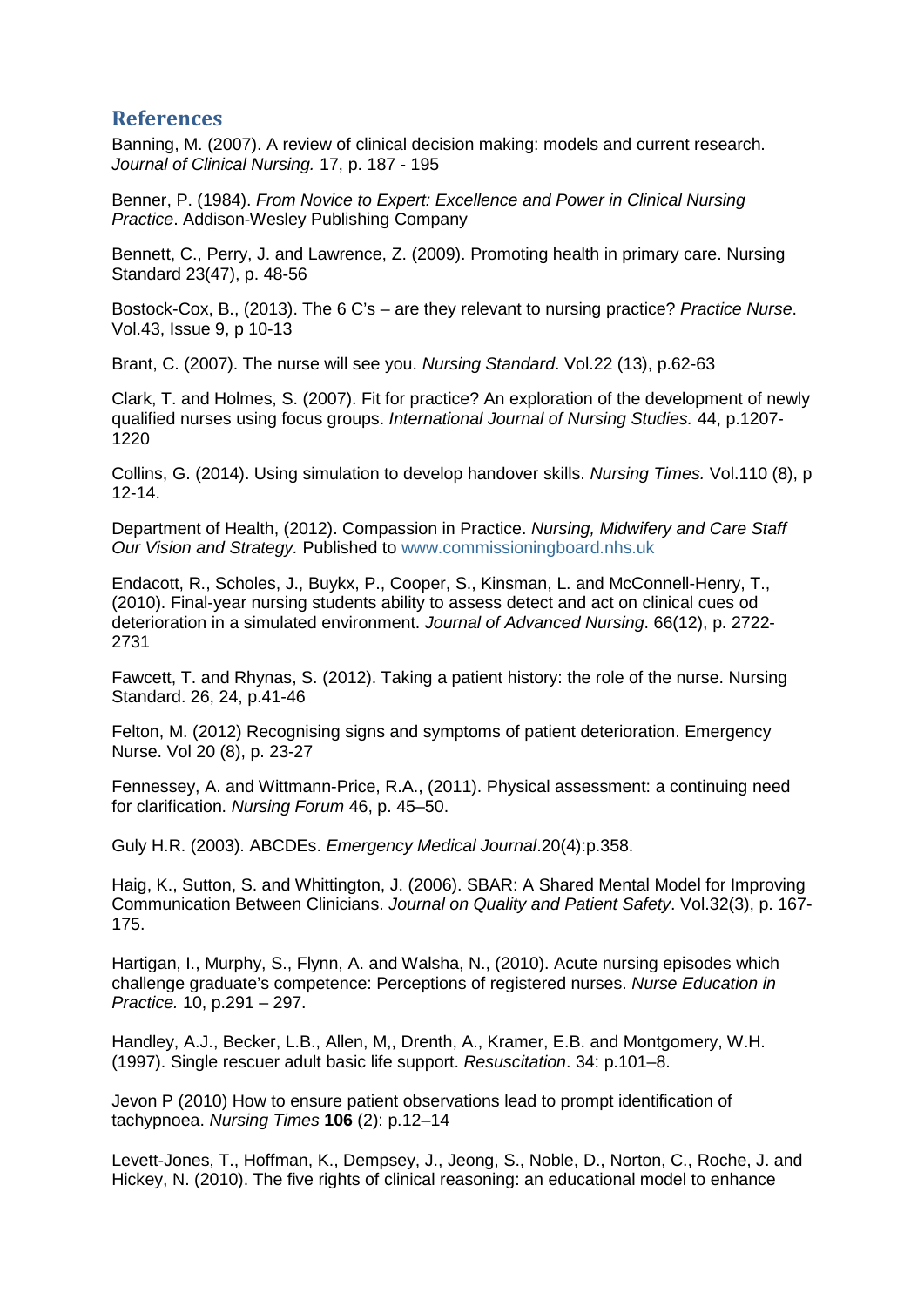nursing students' ability to identify and manage clinically 'at risk' patients. *Nurse Education Today*. 30(6): p. 515-520

Marshall, S, Harrison, J. and Flannagan, B (2009). The teaching of a structured tool improves the clarity and content of interprofessional clinical communication. *Quality and Safety in Health Care.* 18(2), p. 137-140

Massey, D., Aitken, L. and Chaboyer, W., (2009). What factors influence suboptimal ward care in the acutely ill ward patient? *Intensive and Critical Care Nursing*. 25, p. 169—180 Medical Anatomy, Outline of Human Body. (2013). [http://medicalanatomy.net/outline-human](http://medicalanatomy.net/outline-human-body/)[body/](http://medicalanatomy.net/outline-human-body/)

McCallum, J., Duffy, K., Hastie, E., Ness, V. and Price, L., (2013). Developing nursing students' decision making skills: Are early warning scoring systems useful? *Nurse Education in Practice*. 13, P.1-3

McKenna, L., Innes, K., French, J. and Streitberg, S. (2011). Is history taking a dying skill? An exploration using a simulated learning environment. *Nurse [Education](http://www.sciencedirect.com.atlas.worc.ac.uk/science/journal/14715953) in Practice*. [Vol. 11](http://www.sciencedirect.com.atlas.worc.ac.uk/science/journal/14715953/11/4)  [\(4\)](http://www.sciencedirect.com.atlas.worc.ac.uk/science/journal/14715953/11/4), p. 234–238

Munroe, B., Curtis, K., Considine, J. and Buckley, T. (2013). The impact structured patient assessment frameworks have on patient care: an integrative review. *Journal of Clinical Nursing*. 22, p. 2991–3005

National Institute for Health and Clinical Excellence (2014). Remit of NICE Social Care Guidelines. London

National Institute for Health and Clinical Excellence (2007). Acutely ill patients in hospital: Recognition of and response to acute illness in adults in hospital. NICE Clinical Guideline 50. London

NHS Institute for Innovation and Improvement, (2008). SBAR – Situation-Background-Assessment-Recommendation.

[http://www.institute.nhs.uk/quality\\_and\\_service\\_improvement\\_tools/quality\\_and\\_service\\_imp](http://www.institute.nhs.uk/quality_and_service_improvement_tools/quality_and_service_improvement_tools/sbar_-_situation_-_background_-_assessment_-_recommendation.html) rovement tools/sbar - situation - background - assessment - recommendation.html. (accessed  $5<sup>th</sup>$  January 2014)

Nursing and Midwifery Council, (2008). The code: Standards of conduct, performance and ethics for nurses and midwives. Nursing and Midwifery Council 23 Portland Place London W1B 1PZ. [www.nmc-uk.org](http://www.nmc-uk.org/)

Nursing and Midwifery Council, (2010). Standards for pre-registration nursing education. [http://standards.nmc-uk.org/PublishedDocuments/Standards%20for%20pre](http://standards.nmc-uk.org/PublishedDocuments/Standards%20for%20pre-registration%20nursing%20education%2016082010.pdf)[registration%20nursing%20education%2016082010.pdf](http://standards.nmc-uk.org/PublishedDocuments/Standards%20for%20pre-registration%20nursing%20education%2016082010.pdf) (accessed 5<sup>th</sup> January 2014)

National Patient Safety Agency (2007). Recognising and Responding Appropriately to Early Signs of Deterioration in Hospitalised Patients. <http://www.nrls.npsa.nhs.uk/resources/?entryid45=59834> (accessed 5<sup>th</sup> January 2014)

Ogston-Tuck, S. (2010). A silent epidemic: community nursing and effective pain management. British Journal of Community Nursing Vol 17, No 11

Page, K. and McKinney, A. (2012). *Nursing the Acutely Il Adult: Case Book*. McGraw Hill Education, Maidenhead, Berkshire.